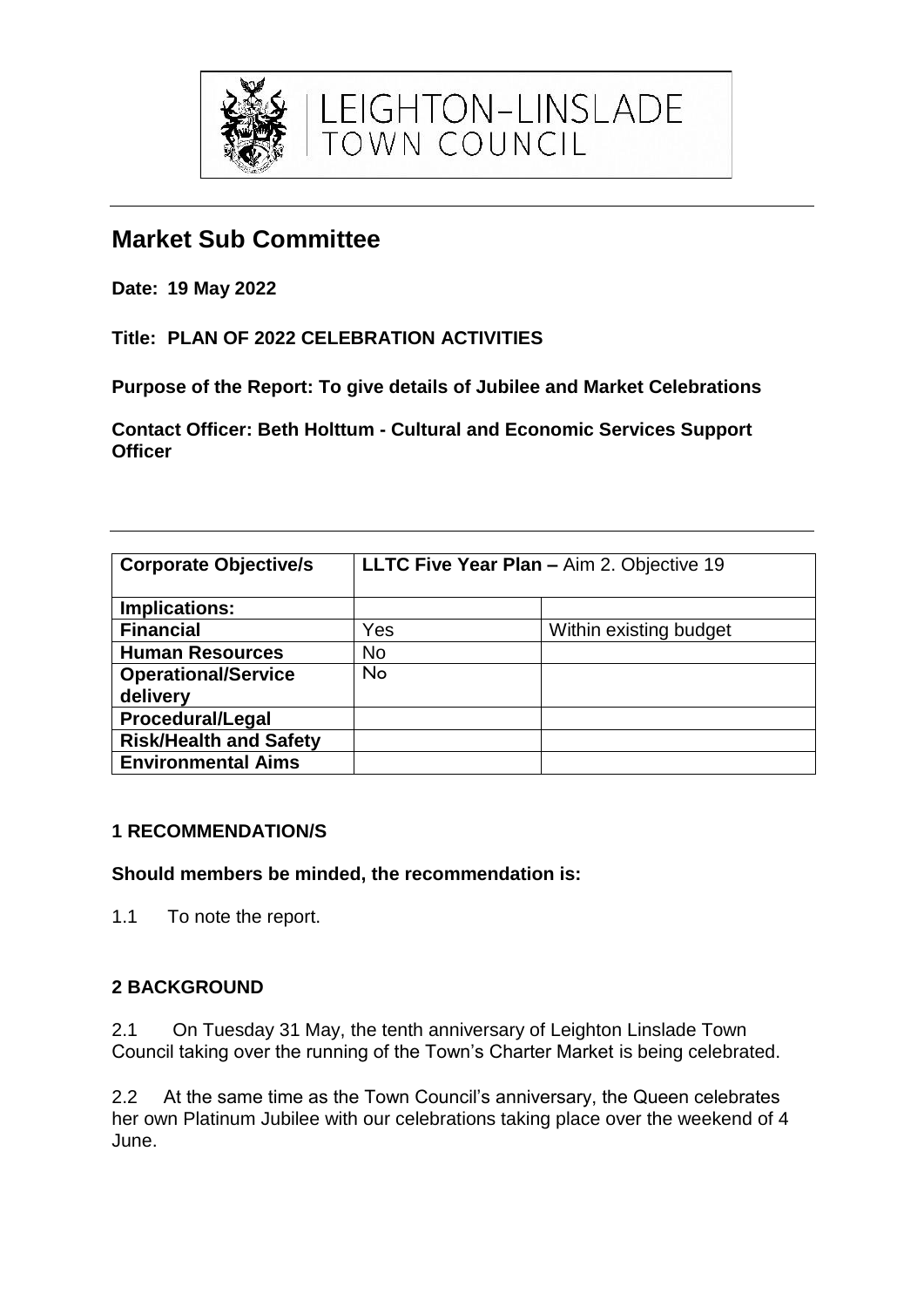## **3 10th ANNIVERSARY YEAR CELEBRATION OF THE MARKET CHARTER BEING TRANSFERRED TO LEIGHTON-LINSLADE TOWN COUNCIL**

3.1 On 31<sup>st</sup> May, NABMA officials will join us on the market to celebrate our  $10^{TH}$ anniversary of the Market Charter being transferred to Leighton-Linslade Town Council. NABMA are also at Leighton Buzzard to celebrate our award for best Council Market 2022.

3.2 The National Market Traders Federation have been invited to attend and subject to availability, have agreed.

3.3 MP Andrew Selous, has been invited to the celebrations and indicated that he may attend, depending on his commitments in Westminster.

3.4 Smart Raspberry, a cookery school/demonstrator, is attending who will be including our dignitaries in a 'make your own pizza wrap' workshop, using ingredients sourced from the market stalls

3.5 We are hoping to hold our own local heat for the Young Market Trader of the Year competition and have 3 of our regular stallholders who are interested in taking part. We are working with NMTF to find other local Young Traders who may be interested in joining us. Whoever wins the local heat (plus hopefully 1 or 2 others as 'wildcards') will be put forward to the regional final in Bury St Edmunds in July and then potentially the national competition in Stratford Upon Avon in August.

3.6 The Town crier, subject to availability, has also been invited to attend.

# **4 QUEENS PLATINUM JUBILEE WEEKEND**

4.1 For the Queens Platinum Jubilee Weekend, we have a Queen Elizabeth II lookalike visiting the market. She will be walking the market doing her shopping. She will then be available for photos with the public and will have a gazebo with a backdrop and throne set up for this purpose. We will also have a corgi in attendance.

4.2 To enhance the day's proceedings, Ukie-Toones, a local ukulele group, are performing their wide and varied collection of contemporary and older songs.

4.3 The Town Crier has been booked to get the proceedings underway.

4.4 We have invited Leighton Middle School to come and join us and also the local history society, but to date we have had no reply.

# **5 LOVE YOUR LOCAL MARKET**

5.1 During the above celebrations, Love Your Local Market (LYLM) run by National Association of British Market Authorities (NABMA) is taking place. In recognition of the Queens Platinum Jubilee, LYLM has been extended by a week (normally a fortnight event).

5.2 Leighton Buzzard will be supporting LYLM with bunting and social media posts about the market and its' events.